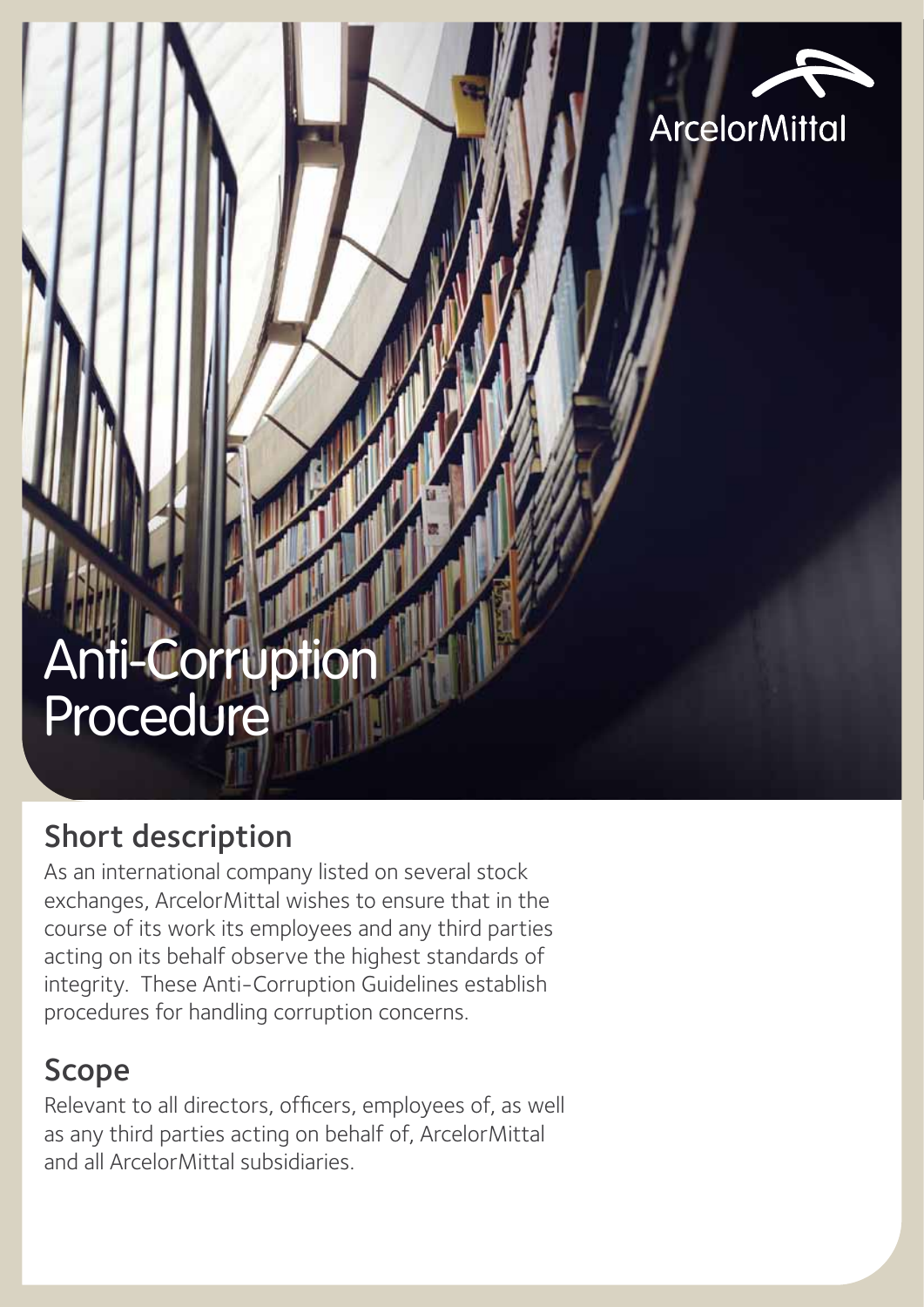Dear Colleagues,



As the world's leading steel and mining company, ArcelorMittal is present in over 60 countries throughout the world and is consequently exposed to major compliance risks.

Like all other multinational companies, one of the risks to which ArcelorMittal is exposed is the corruption risk and ArcelorMittal is adamant about preventing and fighting corruption.

ArcelorMittal has a zero tolerance anti-corruption policy.

Fighting corruption is obviously a major ethical issue for the Corporate Responsibility and Governance of our Company.

In addition, recent corruption cases that involved big international corporations have shown us that when the corruption risk materialises, it can have a huge multi-million financial impact and significantly tarnish a company's reputation.

Furthermore, there is a growing trend of enforcement bodies toward prosecution of individuals for corruption.

For all these reasons, ArcelorMittal has adopted, in addition to the Code of Business Conduct, Anti-Corruption Guidelines which specifically aim at addressing this corruption risk and are part of the ArcelorMittal Compliance Programme.

Given the risks at stake, I urge you to carefully read the Anti-Corruption Guidelines, to strictly comply with its provisions and to ensure that you and your team have received proper Anti-Corruption Compliance training.

Should you have any question please consult with the Legal/compliance Department.

Lakshmi N. Mittal Chairman and CEO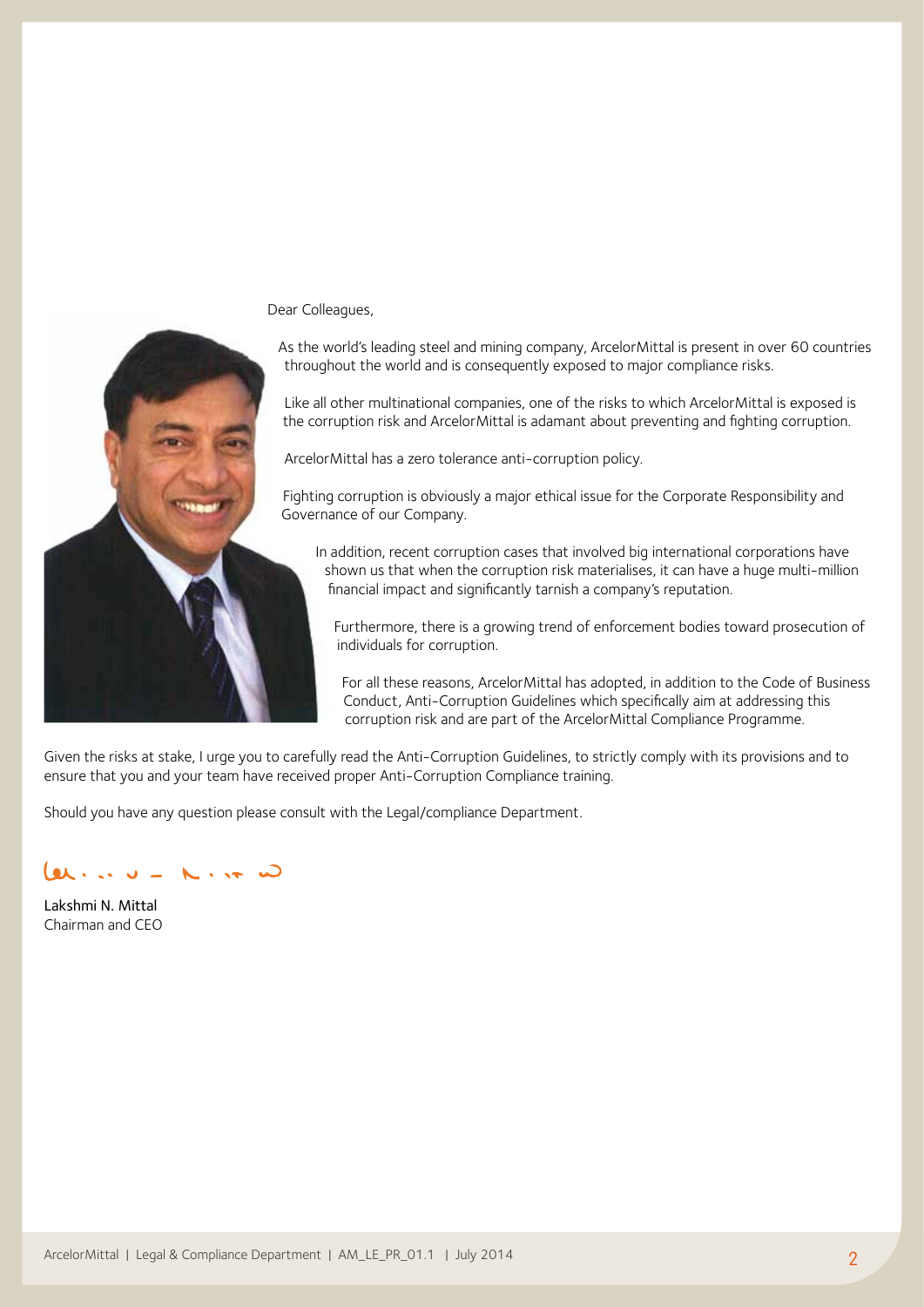# Anti-Corruption - Procedure



# 1-Purpose

ArcelorMittal has a reputation for honesty and integrity in its management practices and in its business transactions that it wishes to maintain. It is therefore vital for the ArcelorMittal group to fight and prevent corruption in all its forms.

It is the policy of ArcelorMittal and its subsidiaries and affiliates to comply with all applicable anti-corruption laws and international conventions wherever it does business, including the anti-corruption conventions of the Organisation for Economic Co-operation and Development and of the Council of Europe as well as the U.S. Foreign Corrupt Practices Act (FCPA).

The obligation to comply with local, national and international laws and regulations applicable to its business, including anticorruption laws, is also contained in the ArcelorMittal Code of Business Conduct.

## 2-Scope

It is the responsibility of each and every director, officer and employee in the ArcelorMittal group, and any third party acting on behalf of the ArcelorMittal group, to understand the Code of Business Conduct and these Anti-Corruption Guidelines and to seek help from the Legal/Compliance Department if and when there is any question or doubt as to how these rules apply in a given situation.

### 3-Contents

#### **3.1. Legal environment**

In 1999, the Convention on Combating Bribery of Foreign Officials in International Business Transactions, adopted by the OECD (the "OECD Convention") entered into force. The OECD Convention concluded that bribery in business transactions:

- raises serious moral and political concerns,
- undermines good governance and economic development, and
- distorts international competitive conditions.

All countries that are members of the OECD have adopted legislation which criminalises the bribery of government officials, including foreign government officials (see for example the relevant provisions of the Luxembourg Criminal Code and UK Bribery Act). Similar conventions have been adopted by other international bodies, including the United Nations Convention Against Corruption, the African Union's Convention on Preventing and Combating Corruption and the Criminal Law Convention on Corruption of the Council of Europe. The FCPA (defined above) applies to the ArcelorMittal group primarily as a result of the listing of ArcelorMittal's shares on the New York Stock Exchange.

The UK Bribery Act is likely to apply as a result of ArcelorMittal doing part of its business in the UK.

In addition to the above conventions and legislations, nearly all countries outlaw the bribing of their own government officials. Although a particular action or payment might be lawful under legislation implementing a convention or the FCPA, it might not be lawful under local law.

#### **3.2. What is corruption?**

In practice, the words "bribery" and "corruption" are generally used interchangeably.

Corruption is defined as the misuse of power by someone to whom it has been entrusted, for his own private gain. The most common form of corruption is bribery, which is the giving or receiving money, a gift or other advantage as an inducement to do something that is dishonest, illegal or a breach of trust in the course of doing business.

The anti-corruption laws prohibit an offer, payment, promise to pay or authorisation of payment of any money, gift, or anything of value to any government official for purposes of:

- influencing any act or decision of the government official,
- inducing him or her to do any act in violation of his or her lawful duties,
- securing an improper advantage, or
- inducing him or her to use his or her influence with a governmental agency,
- in order to assist in obtaining or retaining business or to direct business to anyone.

The "obtaining or retaining business" element is interpreted broadly to include business advantages, such as obtaining a permit or a tax break.

#### Facilitation payments

In addition, according to the laws applicable in some countries such as those that have ratified the Criminal Law Convention on Corruption of the Council of Europe, corruption is considered a criminal offence even in the event that the payment of a bribe would not be made in order to assist in obtaining or retaining business. In other words, the act of corrupting someone in order to induce him or her to act or refrain from acting in the exercise of his or her functions is considered a criminal offence.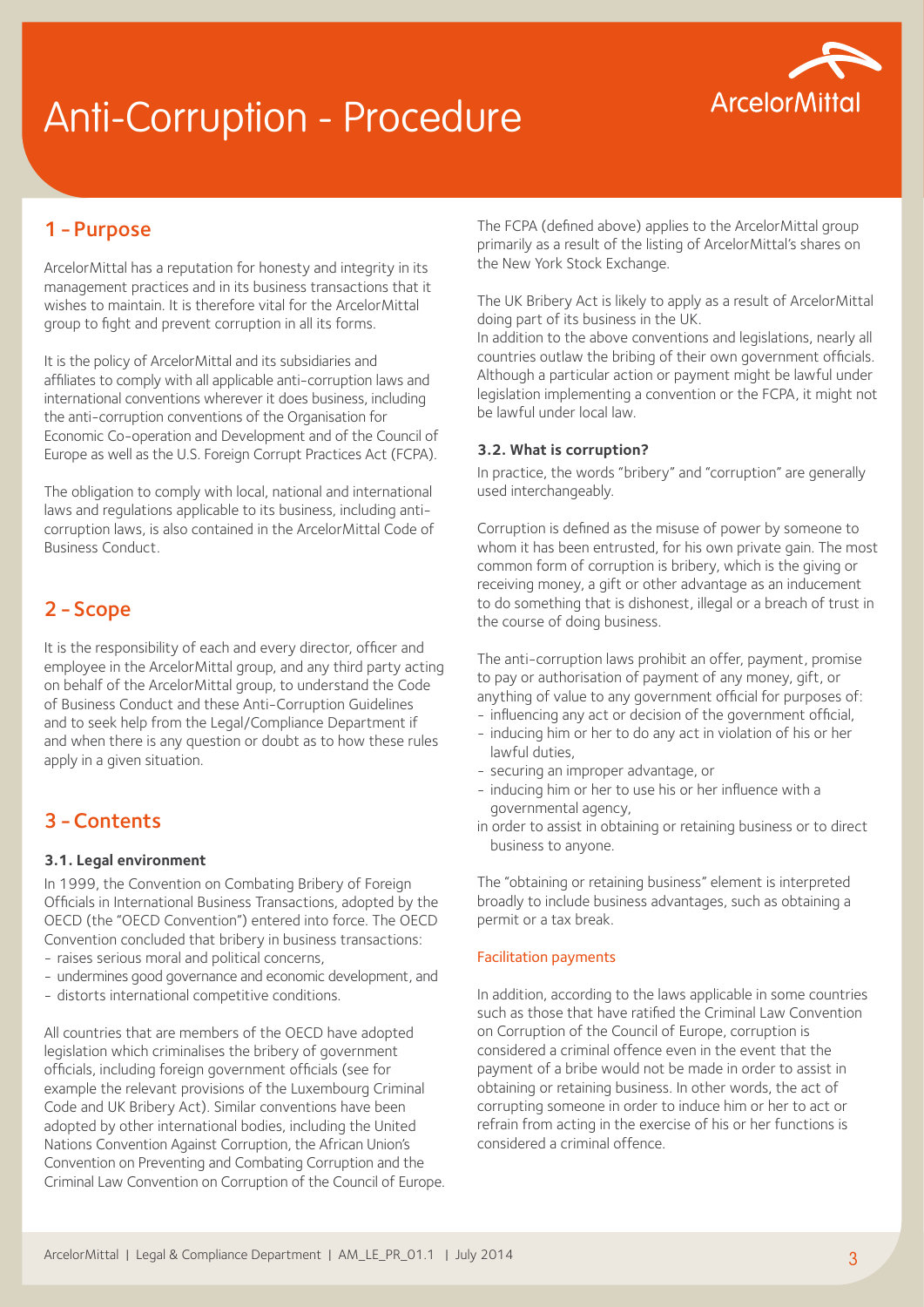This means that unlike the US FCPA, the law of those countries (which include Luxembourg, where ArcelorMittal is incorporated, as well as the UK and France, where ArcelorMittal has corporate offices), makes no exemption for the so-called facilitation payments. For example, the UK Bribery Act contains very clear provisions prohibiting any facilitation payment.

Facilitation payments are a form of bribery where (i) the sum involved is minor and paid to a low level official and (ii) the payment is made to secure an action or service to which an individual or company is routinely and legally entitled (e.g. routine processing of government papers such as a visa).

Consequently, it is possible that ArcelorMittal could face liability if any part of the Group were to contravene those laws.

It is the policy of ArcelorMittal to refrain from making any corrupt payments, including facilitation payments.

ArcelorMittal employees asked to make facilitation payments should report such incidents to the Regional/Segment Legal/ Compliance Department so that appropriate action can be taken.

#### Extortion

Except when the life, health or safety of an employee has been threatened, extortion is no excuse to pay a bribe. When the threat is aimed at the business and not at the personal safety or health of the employee, the payment will be considered a bribe.

A payment made in the good faith belief that life, health or safety may be in imminent danger must immediately be reported to the Group Security Officer, who will liaise with Corporate and Regional/Segment Compliance.

#### Solicitation and other incidents

Any solicitation by a government official or a private person of a bribe or anything else of value as well as any other corruption incident or attempt must be reported immediately to Corporate and Regional/Segment Compliance.

#### **3.3. Who is a government official?**

A "government official" is:

- an officer or employee of a government (holding an administrative, judicial or legislative mandate) or of a department, agency or instrumentality thereof or any person acting in an official capacity for or on behalf of such government (e.g. an entity hired to review bids on behalf of a government agency or to collect custom duties);
- an officer or employee of a "public international organisation" or any person acting in an official capacity for or on behalf of such public international organisation (Public international organisations include, for example, the United Nations, the World Bank, the European Commission, etc.);
- an employee of a company or other business entity in which a governmental body has an ownership interest and/or over which such governmental body may, directly or indirectly, exercise a dominant influence (such employee can qualify as a government official even if he or she is engaged in commercial, rather than governmental, activities); and
- a political party (see Section "Political Contributions" below) or a member of a political party or a candidate for political office.
- Additional caution should be applied in respect of persons who are known or suspected to be family members of government officials or in respect of companies who are controlled by family members of government officials so as to avoid that these persons serve as a conduit for an illegal payment to a government official.

#### **3.4. Private-to-private corruption**

"Private-to-private" corruption acts are acts that do not involve government officials. Although neither the OECD Convention nor the FCPA (defined above) address the issue of private corruption/bribery, such acts are strictly prohibited under the ArcelorMittal Code of Business Conduct and these Anti-Corruption Guidelines. Private corruption also constitutes a criminal offence in many countries, such as the countries which have ratified the Criminal Law Convention on Corruption of the Council of Europe (see for example the relevant provisions of the UK Bribery Act or of the Luxembourg Criminal Code).

#### **3.5. Procurement and bidding procedures**

Corruption is more widespread in some countries than in others. Operating in some of these high risk countries requires ArcelorMittal to apply greater precaution. It is important that ArcelorMittal be able to demonstrate that local procurement decisions are taken based on merit and not by exerting improper influence on government officials.

Procurement regulations usually include specific rules about the timing of, and process for, securing bid information and documents and you should ensure that you act in conformance with those rules. You should never seek non-public inside information in violation of such regulations.

During the tender process, strict regulations usually exist concerning conflicts of interest and interactions and communications with officials involved in the tender process. During the tender process, you should not engage in any entertainment, gift-giving, or similar exercise with any official or other person involved in the tender process.

You should locate and review relevant local procurement guidelines and regulations and, if necessary, consult with the local Legal/Compliance Department or the Regional/Segment General Counsel/Head of Compliance to avoid any violations of such laws.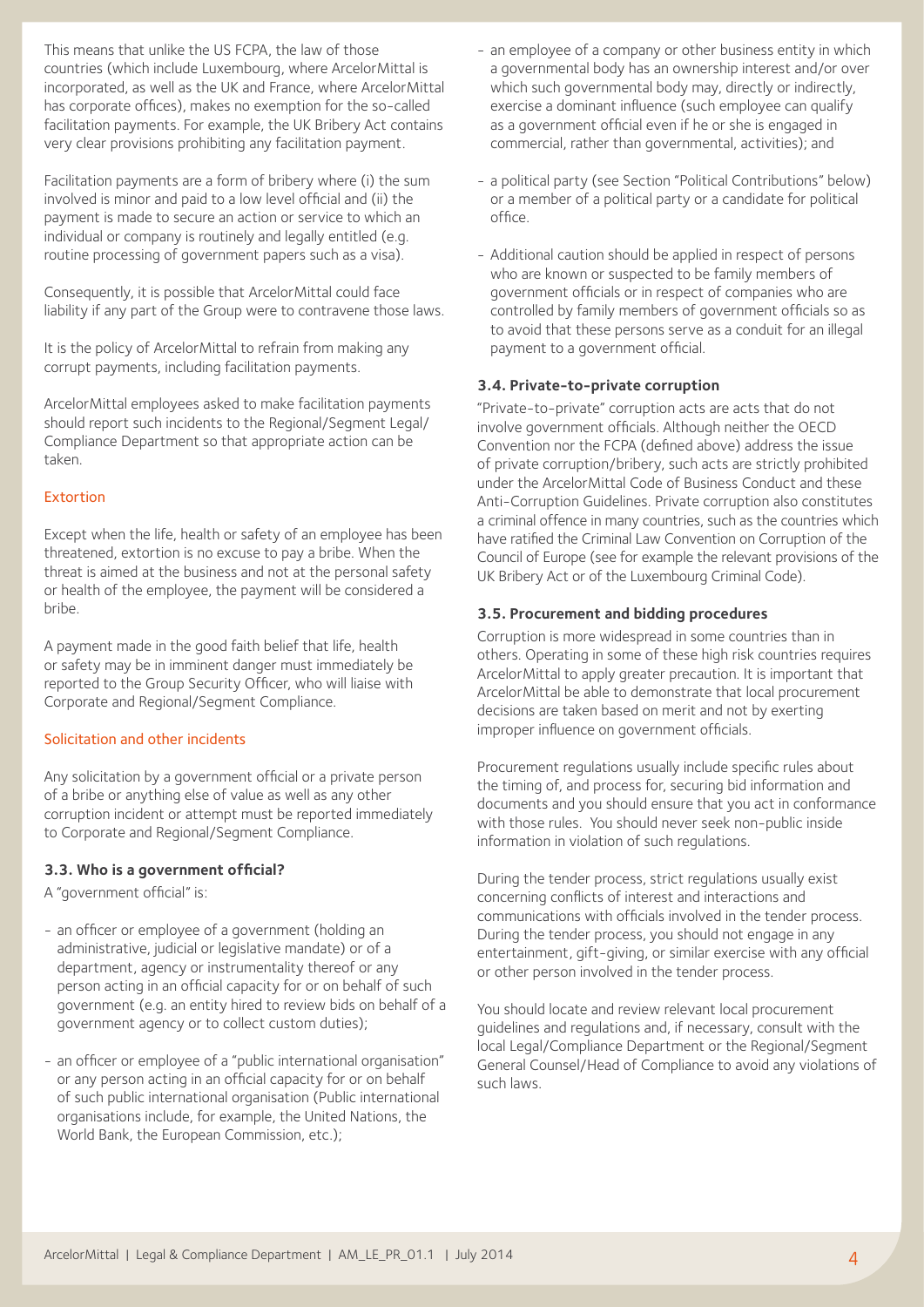Business partners, Agents, Contractors and other Third Parties

It is prohibited (i) to make any corrupt payments through intermediaries and (ii) to make a payment to a third party, while knowing that all or a portion of the payment will go directly or indirectly to a government official. The term "knowing" includes conscious disregard and deliberate ignorance.

All business decisions involving ArcelorMittal should be based on merit. No ArcelorMittal employee or third-party acting on behalf of ArcelorMittal should exert improper influence on government officials.

ArcelorMittal's policy is that the joint ventures in which it participates adopt and enforce anti-bribery policies.

ArcelorMittal must undertake due diligence on its business partners (whether they are agents, consultants, lobbyists, suppliers, other intermediaries, consortium or joint venture partners, contractors or major sub-contractors, distributors, etc.) with a view to assessing the corruption risk before engaging in business with them. For example, before engaging an agent, you should be comfortable that he/she will not be used as a conduit for the payment of a bribe. After conducting due diligence on the agent, you should refrain from engaging in business with them if the due diligence findings are not satisfactory.

Due diligence must be conducted in accordance with the principles set out in these Guidelines and ArcelorMittal's Anti-Corruption Due Diligence Procedure as well as any other procedures tailored to specific business/risk areas.

ArcelorMittal must establish whether any of its business partners have a reputation for corruption (even though they may not have been convicted for corruption yet) or if any of its business partners are being investigated or prosecuted, or have been convicted or (in the case of lawyers) debarred, for corruption. If so, ArcelorMittal should ascertain as far as possible the facts of the case and make a determination on that basis, keeping in mind the risk of reputational damage to ArcelorMittal.

Records of each due diligence check must be kept for a period of at least ten (10) years.

In addition, depending on the results of the background check and the sensitivity of the matter, ArcelorMittal may use external providers to perform additional or more in-depth due diligence on individuals or corporate entities.

The following principles should be applied in respect of the use and remuneration of all third-parties:

- 1. Payments to third-parties must be reasonable and rationally reflect the value of the services provided;
- 2. Third-parties should have a proven track record in the industry concerned;
- 3. Third-parties should not be referred by government officials;
- 4. The services to be rendered must be legitimate and the nature of the services as well as the price must be described in the relevant contract; and
- 5. Third-parties may not get paid offshore unless there are genuine and legitimate business reasons for doing so and the payment process is approved in writing in advance by the local Legal/Compliance Department, the Regional/Segment General Counsel/Head of Compliance and the local head of Business Unit. Tax evasion is not a proper purpose in such cases.

Each third-party agreement must include clauses that address corruption concerns.

These Anti-Corruption Guidelines apply to agents and business partners when they do business with us and if they do business with a third party on our behalf.

### **3.6. Anti-Corruption clauses**

The inclusion of one of the anti-corruption model clauses provided under ArcelorMittal's Anti-Corruption Due Diligence Procedure or a similar clause developed with the assistance of the Legal/Compliance Department is required in each type of contract referred to in these Guidelines.

#### **3.7. Mergers and acquisitions**

Companies in the ArcelorMittal group which merge with or acquire other companies run the risk of inheriting successor liability for any violations of anti-corruption laws committed by the acquired or merged company. This may entail significant reputational damage for ArcelorMittal and business disruption as well as sanctions if at a later stage such violations come to light. Therefore, it is essential to perform thorough anticorruption due diligence and to include in the acquisition contract appropriate anti-corruption provisions as well as to consider other available options to avoid successor liability prior to the closing of the transaction. While acquisitions solely of assets theoretically do not trigger successor liability, it is nonetheless important to perform thorough anti-corruption due diligence and tailor the acquisition contract in such a way that it excludes liability for anti-corruption laws violations from the scope of the asset acquisition. If an ongoing business is acquired as part of an asset acquisition, such a transaction must be treated as if it were a stock acquisition. You should raise any anti-corruption issues that arise in due diligence with the Group General Counsel.

Additional guidance can be found in ArcelorMittal's Anti-Corruption Due Diligence Procedure.

#### **3.8. ArcelorMittal employees**

The integrity of ArcelorMittal employees must be preserved by applying the following principles:

- 1. Only appoint an employee to a key position if the integrity of that employee is documented or has not been challenged.
- 2. All actual or potential conflicts of interest that employees may have must be reported in accordance with the relevant provisions of the Code of Business Conduct and ArcelorMittal's Instruction on the Declaration of Conflicts of Interest.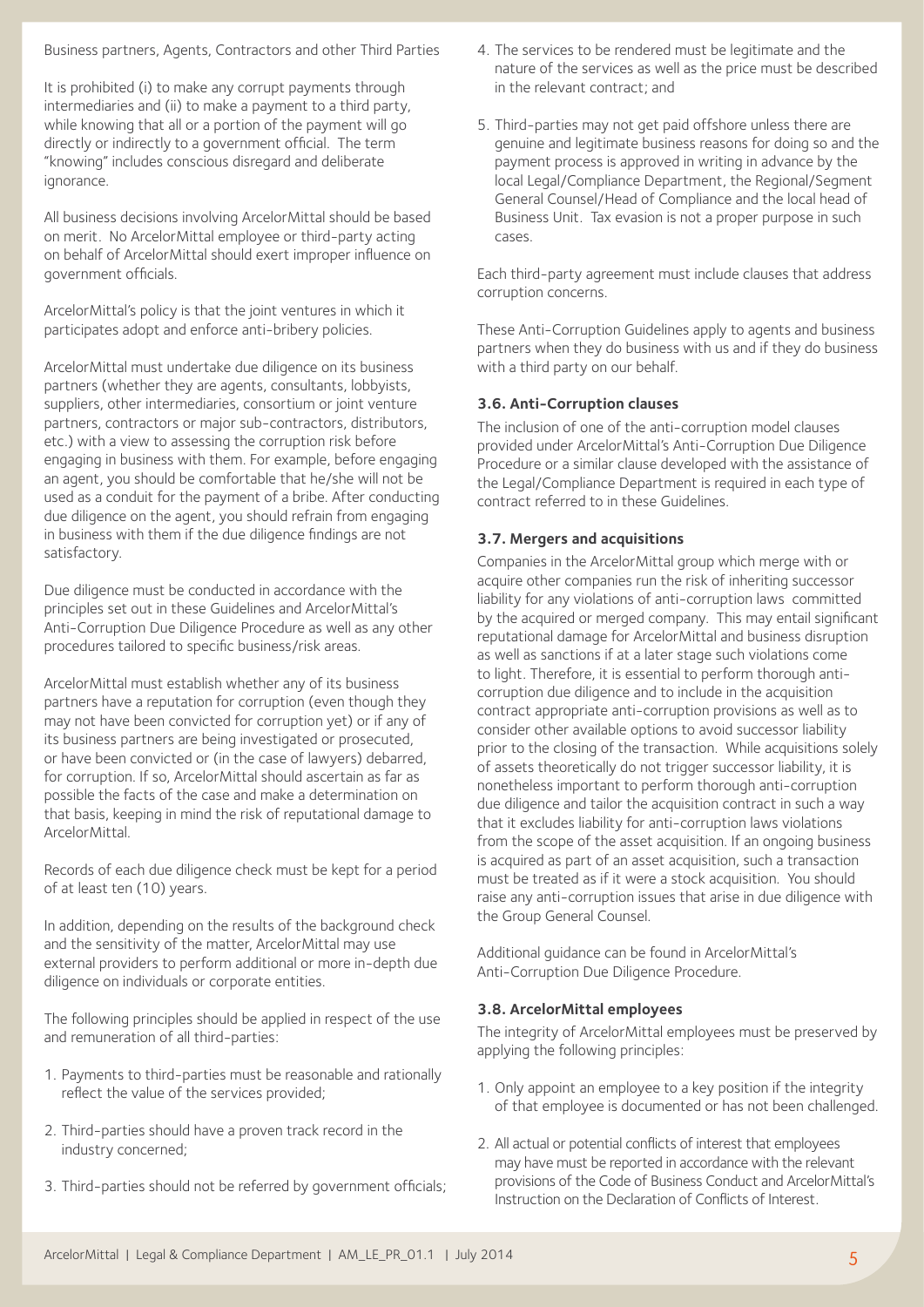- 3. The recruitment of a Government Official (GO), former GO, or relative of a GO could be viewed as a favour or advantage potentially constituting bribery and/or may create a Conflict of Interest (COI). Such a COI may impair an individual's decision-making or jeopardise the reputation of the individual and that of ArcelorMittal. In order to ensure that COIs can be mitigated, they must be identified at an early stage of the recruitment process.
- 4. Where a new employee is to be appointed, comply with the ArcelorMittal Corporate Resourcing Pre-employment Vetting (Background Checks) procedure implemented by ArcelorMittal's Human Resources department and provide appropriate compliance training.
- 5. Additional attention should be paid by management and human resources and anti-corruption training provided to employees who are operating in high risk countries where they may be exposed to corrupt pressures, particularly if they interact with government employees.
- 6. In case of breach by an employee of these Anti-Corruption Guidelines, appropriate and proportionate sanctions (up to and including termination) should be taken. No employee will suffer any adverse consequences for refusing to pay bribes even if it may result in ArcelorMittal losing business or not benefiting from a business advantage.

#### **3.9. Gifts, entertainment, travel**

Employees should refer to the specific "Receiving & Giving Gifts & Entertainment" procedure which sets out rules (e.g. preapproval rules together with financial thresholds) and provides detailed guidance.

The present Guidelines provide some general guidance on this topic.

#### Gifts

ArcelorMittal is under the legal obligation to comply with the anti-corruption laws of the countries where it does business. Therefore, gifts should not be given without the prior review of the local anti-corruption law and these Anti-Corruption Guidelines.

No gifts and gratuities should be offered to government officials except for promotional items of little value, such as inexpensive pens, mugs, T-shirts, calendars, etc., that bear the company's name and/or logo, provided that this is not prohibited by local law and that it is not made with a corrupt purpose (see definition of "Corruption" above under "What is Corruption?").

The ArcelorMittal Code of Business Conduct also prohibits offering gifts or granting favours outside the ordinary course of business to current or prospective customers, their employees or agents, or any person (including but not limited to "government officials") with whom the relevant group company has a contractual relationship or intends to negotiate an agreement.

ArcelorMittal's employees must also refuse gifts and gratuities from persons who deal or seek to deal with ArcelorMittal such as suppliers or potential suppliers, with the exception of promotional items of little value.

Cash gifts to anyone are prohibited and, if offered to you, must be refused.

#### Entertainment & Travel

All business entertainment and travel given or received by ArcelorMittal employees must be moderately scaled and clearly intended to facilitate business discussions. As a general guideline, business entertainment in the form of meals and beverages is acceptable as long as it is in line with local law, the Group's SG&A policy, reasonably infrequent, and as far as possible on a reciprocal basis.

More restrictive rules apply with respect to business entertainment and travel provided by ArcelorMittal employees or third parties acting on behalf of ArcelorMittal to government officials (see Section «Who is a Government Official» above).

ArcelorMittal may pay or reimburse government officials for reasonable travel and lodging-related expenses or costs directly related to:

- a) the promotion, demonstration, or explanation of ArcelorMittal products or services; or
- b) the execution or performance of a contract between a company in the ArcelorMittal Group and the government which the government official represents.

provided, that the payment or reimbursement of travel, entertainment and lodging expenses is permitted under local law and any other applicable laws and subject to the prior written authorisation of the local Legal/Compliance Department, the Regional/Segment General Counsel/Head of Compliance and the head of the local Business Unit.

In each case, the purpose of the trip must be defined and approved in advance and reimbursement is subject to "bona fide" supporting documentation and correspondence which must be kept on file.

Cash payments or per diems should be avoided and reimbursements for travel and lodging-related expenses should be paid to the government entity or agency rather than to the government official directly. Any exception to this rule can be made only with the prior written authorisation of the local Legal/Compliance Department, the Regional/Segment General Counsel/Head of Compliance and the head of the local Business Unit.

Family members of government officials may not be invited to such trips or events. If a family member nevertheless accompanies the relevant person to the trip or the event, ArcelorMittal will not pay or reimburse any expenses of such family member.

#### **3.10. Political contributions**

Contributions of money or services on behalf of ArcelorMittal to any political parties or individual politicians in any country may only be made in accordance with applicable law and all requirements for public disclosure must be fully complied with.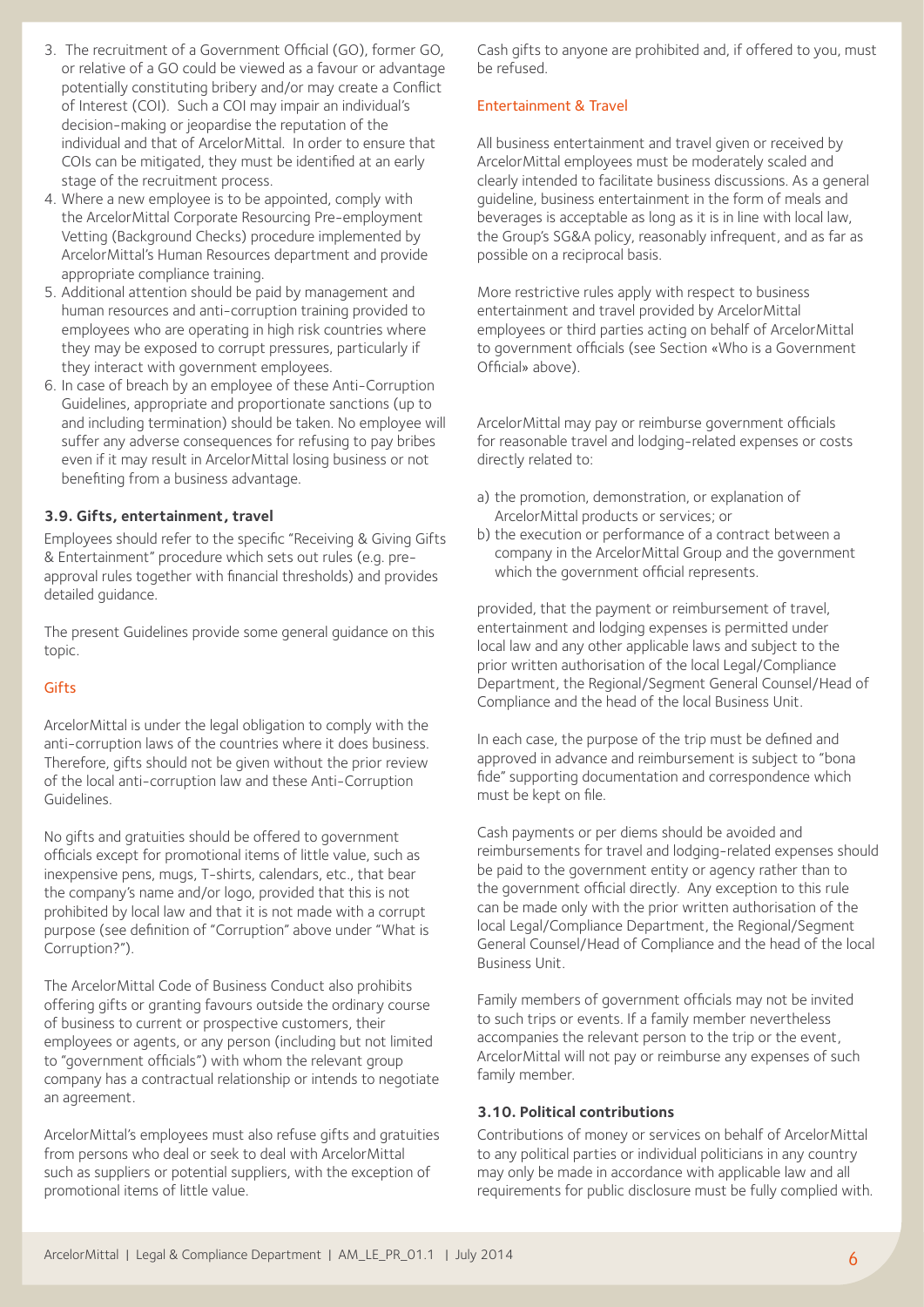Such contributions are subject to the prior written approval of the local Legal/Compliance Department, the Regional/Segment General Counsel/Head of Compliance and the local head of Business Unit.

All contributions must be included in a Political Contributions Register in accordance with ArcelorMittal's Instruction relating to Transparency and Monitoring of Political Contributions.

If a contribution of money or services to a political party or individual politician in any country is being contemplated, the rules on conflicts of interest contained in the ArcelorMittal Code of Business Conduct must be observed. This means that any person who has any kind of affiliation with the individual politician or political party should abstain from any involvement in the decision-making process regarding the contribution.

Be mindful that contributions to political parties or to individual politicians may be interpreted as a bribe. For example, if your company is in negotiation for a government contract or a licence, or if you have a sensitive issue which the government is reviewing, such contributions are likely to be interpreted as a bribe.

As set out under the Section "WHO IS A GOVERNMENT OFFICIAL?" above, political parties, members of political parties and candidates for a public office do fall within the scope of the "government official" definition.

#### **3.11. Contributions to trade unions**

Contributions of money or services on behalf of ArcelorMittal to any trade union or union member or to any entity controlled by a trade union in any country may only be made in accordance with applicable law and all requirements for public disclosure must be fully complied with.

Such contributions are subject to the prior written approval of the local Legal/Compliance Department, the Regional/Segment General Counsel/Head of Compliance and the local head of Business Unit.

If a contribution of money or services to a trade union or a union member or to an entity controlled by a trade union in any country is being contemplated, the rules on conflicts of interest contained in the ArcelorMittal Code of Business Conduct must be observed. This means that any person who has any kind of affiliation with the trade union or the member of the trade union or the entity controlled by the trade union should abstain from any involvement in the decision-making process regarding the contribution.

Be mindful that in specific countries and in specific circumstances trade unions, union members or entities controlled by a trade union may serve as a conduit for bribes to government officials and that depending on the context contributions to trade unions, union members or entities controlled by a trade union may consequently be interpreted as a bribe.

#### **3.12. Charitable / Corporate Responsibility contributions**

There is a risk that bribes take the form of charitable contributions or sponsorships. Make sure that money paid to a charity or any other form of sponsorship is not dependent on,

nor made to win, a business deal or otherwise unduly obtain another business advantage. Money must always be given to a legitimate organisation (e.g. charity) and not to an individual. The contributions should be subject to adequate monitoring and compliance with key performance indicators.

Only make contributions to organisations that are registered under the local country's laws. Be careful who the organisation officials are and perform a background check on the organisation itself and on its managers. Check if you can to find out to whom the money will go and for what purpose. If you are in negotiation for a government contract or a licence, or you have a sensitive issue which the government is reviewing, be mindful that contributions to an organisation affiliated with a government official is likely to be interpreted as a bribe.

You should subject cases in which a customer or government official recommends or refers an organisation to you to heightened scrutiny. In such cases, the organisation may be a conduit for improper payments to the customer or government official.

Charitable and Corporate Responsibility contributions as well as sponsorships should be in line with the Corporate Responsibility strategy of the ArcelorMittal group, about which information is available on www.arcelormittal.com under "Corporate Responsibility", and the Group Corporate Responsibility department must be consulted prior to engaging in any such type of contribution.

In addition, significant charitable contributions, Corporate Responsibility contributions and any other form of significant sponsorship, especially when government entities or government officials are involved, as defined in ArcelorMittal's Corporate Responsibility policies, are subject to the prior written approval of the local Legal/Compliance Department, the Regional/Segment General Counsel/Head of Compliance and the local head of Business Unit.

#### **3.13. Accounting requirements**

ArcelorMittal is under the legal obligation to make and keep books, records, and accounts, which, in reasonable detail, accurately and fairly reflect the transactions and dispositions of the assets of ArcelorMittal.

The use of false documents and invoices is prohibited, as is the making of inadequate, ambiguous or deceptive bookkeeping entries and any other accounting procedure, technique or device that would hide or otherwise disguise illegal payments.

#### **3.14. Internal controls**

ArcelorMittal is also under the legal obligation to devise and maintain a system of internal accounting controls sufficient to provide reasonable assurances that

- (i) transactions are executed in accordance with management's general or specific authorization;
- (ii) transactions are recorded as necessary (I) to permit preparation of financial statements in conformity with generally accepted accounting principles or any other criteria applicable to such statements, and (II) to maintain accountability for assets;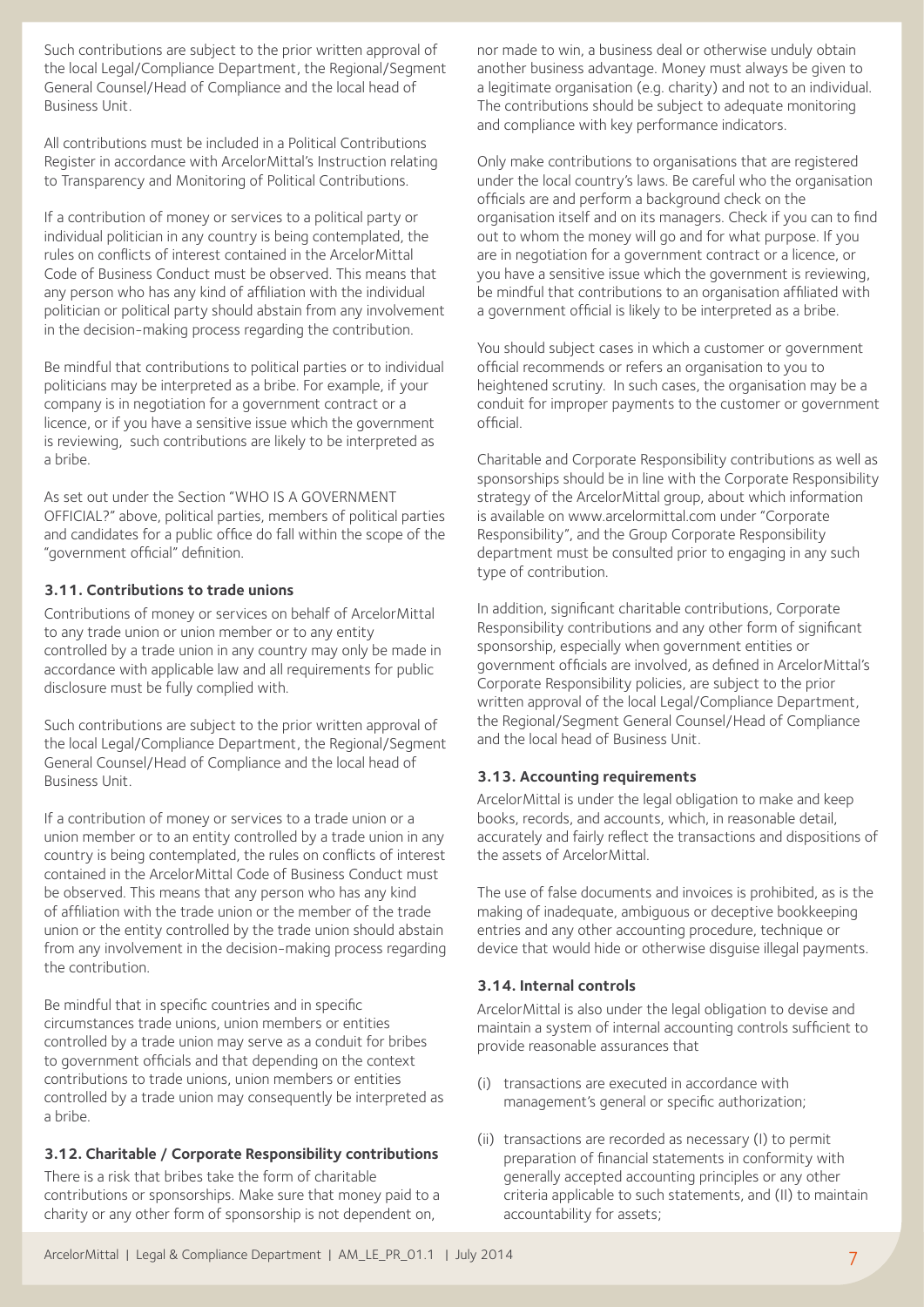- (iii) access to assets is permitted only in accordance with management's general or specific authorization; and
- (iv) the recorded accountability for assets is compared with the existing assets at reasonable intervals and appropriate action is taken with respect to any differences.

All business units within the ArcelorMittal group should have in place internal controls and procedures that fit these criteria and enhance compliance with these Anti-Corruption Guidelines.

One element of an effective internal controls system is for business and finance personnel to review transactions and expense/payment requests for warning signs that signal an inadequate commercial basis or excessive risks. Below is a list of common warning signs.

- Transaction party has current business, family, or some other close personal relationship with a customer or government official, has recently itself been a customer or government official, or is qualified only on the basis of its influence over a customer or government official.
- A customer or government official recommends or insists on the use of the transaction party.
- Transaction party refuses to agree to anti-corruption contractual terms, uses a shell company or other unorthodox corporate structure, insists on unusual or suspicious contracting procedures, refuses to divulge the identity of its owners, or requests that its agreement be backdated or altered in some way to falsify information.
- Transaction party has a poor business reputation or has faced allegations of bribes, kickbacks, fraud or other wrongdoing or has poor or non-existent third-party references.
- Transaction party does not have office, staff, or qualifications adequate to perform the required services.
- Expense/payment request is unusual, is not supported by adequate documentation, is unusually large or disproportionate to services to be rendered, does not match the terms of a governing agreement, or involves the use of cash or bearer instrument.
- Expense/payment request involves an off-the-books account, is in a jurisdiction outside the country in which services are provided or to be provided, or is in a form not in accordance with local laws.
- Expense/payment request is described as required to "get the business" or "make the necessary arrangements."

This list is not exhaustive and warning signs will vary by the nature of the transaction or expense/payment request and by the geographical market or business line. Personnel should constantly assess whether additional common warning signs are present in their specific situation.

### **3.15. Risk Assessments, Monitoring, Certification and Audits**

Business segments must periodically assess the nature and extent of their exposure to potential internal and external risks of corruption in the form of a documented risk assessment. The purpose of the risk assessment is to identify major risk areas and to take mitigation actions focusing on these areas.

ArcelorMittal is committed to monitor the effectiveness of anti-corruption processes and controls as well as to conducting audits to ensure compliance with anti-corruption laws, with these Guidelines and any other procedure in relation thereto.

Business segments must periodically certify compliance in accordance with ArcelorMittal's Compliance certification process and provide relevant information in relation to risk assessments, processes and controls.

#### **3.16. Whistleblower policy**

Any concern that an ArcelorMittal employee, officer or director has about a possible bribery or corruption case should be reported immediately in accordance with the ArcelorMittal Whistleblower Policies.

#### **3.17. Anti-corruption sanctions**

#### Criminal liability and civil penalties

In most jurisdictions, both companies and individuals can be liable for a criminal offence. The exact extent of criminal liability will depend on the law of a particular country.

Generally speaking, criminal liability entails fines and prison terms which can be severe. For example, under the FCPA (as defined on page 1), business entities are subject to a fine of up to USD 2 million per violation. Officers, directors, shareholders, employees and agents are subject to a fine of up to USD 250,000 per violation and imprisonment of up to five years. Alternatively, the fine may be up to twice the benefit that the defendant sought to obtain by making the corrupt payment.

Further, criminal penalties for companies like ArcelorMittal accused of violating the Books and Records (i.e. accounting – see "Accounting Requirements", above) provisions of the FCPA can reach up to USD 25 million and up to twice the benefit the entity sought to obtain through the violation. Individuals convicted of such a violation will be fined up to USD 5 million or imprisoned for up to 20 years.

In addition, disgorgements of profits associated with improper payments are likely to be imposed under the FCPA.

Companies and individuals may be prosecuted for corruption in their home countries, in the country where the corruption took place, and in other countries, including the United States of America. Extradition of individuals to another country is also a risk, depending on the country where the actions took place.

Fines imposed on individuals may not be paid by their employer.